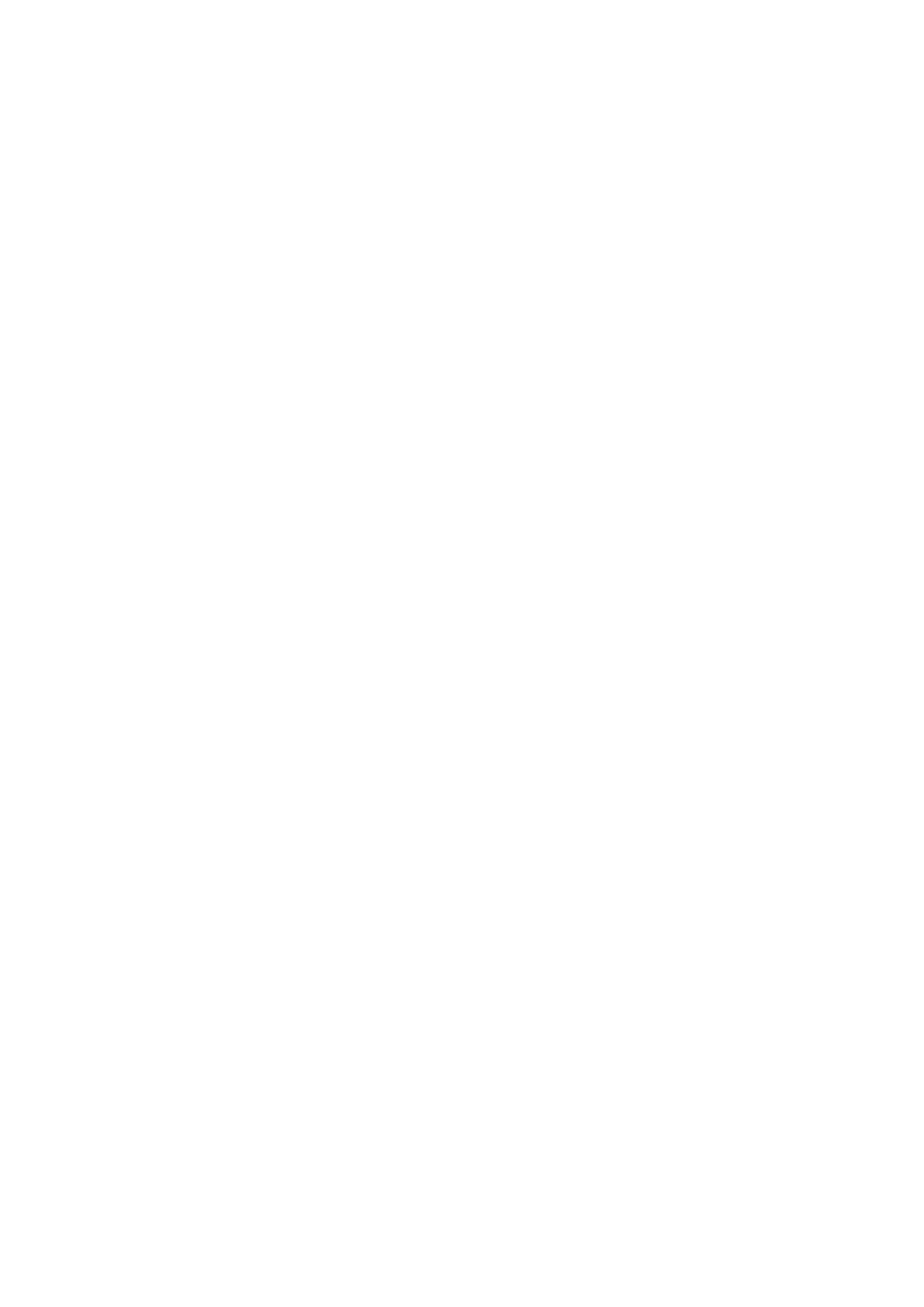# **Contents**

| 1 Introduction                                                                          |    |
|-----------------------------------------------------------------------------------------|----|
| 2 Glossary                                                                              | 5  |
| Theoretical background $\ldots \ldots \ldots \ldots \ldots \ldots \ldots \ldots \ldots$ |    |
|                                                                                         |    |
| 3 Example ALC raw data formats                                                          | 13 |
|                                                                                         |    |
|                                                                                         |    |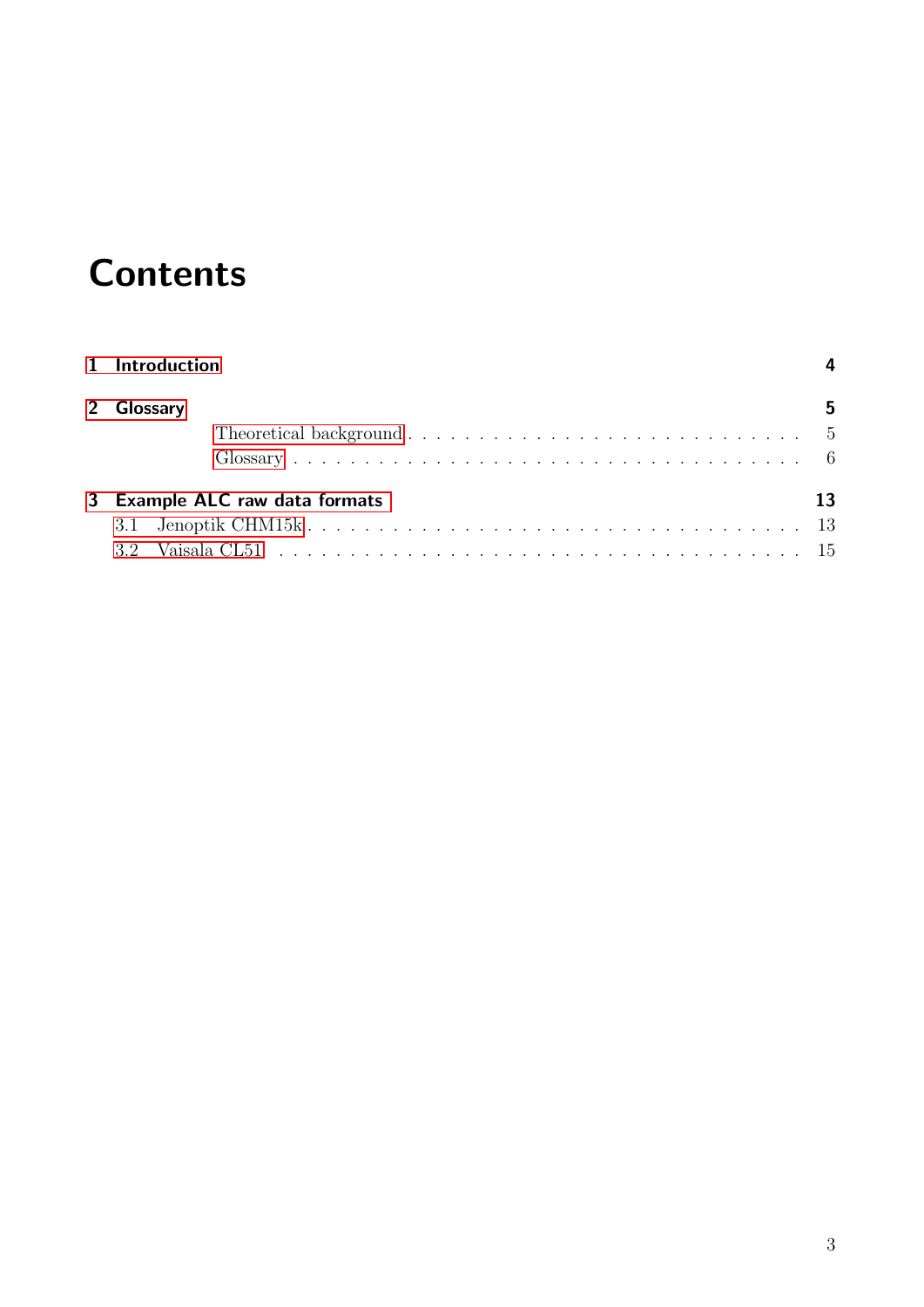# <span id="page-3-0"></span>1 Introduction

[E-PROFILE](http://www.eumetnet.eu/e-profile) is one of the observation programms in the framework of [EUMETNET.](http://www.eumetnet.eu) Its goal is to operationally provide vertical profiles of wind measurements and of the aerosol distribution from European networks of radar wind profilers, weather radars, automated lidars, and ceilometers. Whereas the network for wind observations has been already established in the former programme [E-WINPROF,](http://www.eucos.net/cln_030/nn_133388/EN/Home/networks/winprof/winprof__node.html?__nnn=true) the network of automated lidars and ceilometers (ALC) has to be setup in the framework of E-PROFILE.

This document shall provide a glossary with definitions of terms and formulas that are used in the ALC community in order to allow all participants (including lidar experts, operators, and end users ) to speak a common language.

This report is organized as follows: Chapter [2](#page-4-0) provides the basic equation [\(lidar equation\)](#page-4-2) and the glossary itself, including formulas and units. Chapter [3](#page-12-0) is a collection of definitions used in the raw data of widely used ceilometers.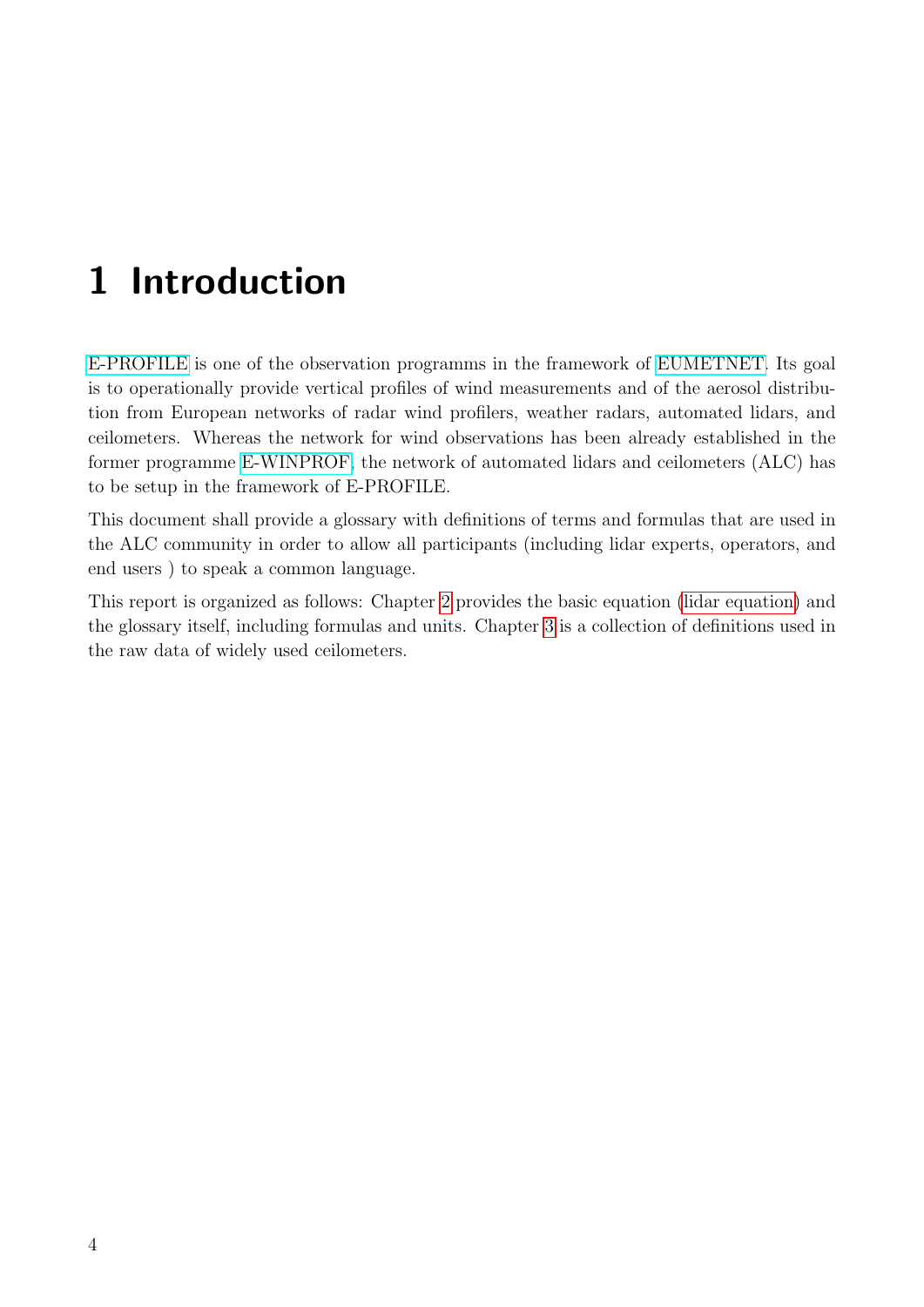<span id="page-4-0"></span>To our knowledge, there are no generally certified definitions in the global lidar community. The definitions in this glossary are equivalent to formulations that are widely used in the lidar community, especially in [EARLINET.](http://www.earlinet.org) Nevertheless, there might be publications or frameworks that use some terms of this glossary with different definitions.

This glossary is only for elastic-backscatter lidars and depolarization lidars, not for Raman or HSRL lidars. For further details, the lidar textbook by [Weitkamp](#page-16-0) [\[2005\]](#page-16-0) is recommended.

Some terms are labeled with an \*. Those are short terms that could be used for oral communication or a better readability of texts. The correct and complete formulations (full term) are provided in the corresponding descriptions.

#### <span id="page-4-1"></span>Theoretical background

The lidar equation is the basic equation for the analysis of lidar signals. It describes the power of the measured signals:

<span id="page-4-2"></span>
$$
{}^{p}P_{\lambda}(t,r) = \frac{\overline{{}^{p}P_{0\lambda}(t)\,\tau_{\lambda}\,c\,A_T}}{2} \frac{{}^{p}\eta_{\lambda}(t,r)\,O(r)}{r^2} \,{}^{p}\beta_{\lambda}(t,r)\,T_{\lambda}(t,r) + {}^{p}P_{\lambda}^{bg}(t,r). \tag{2.1}
$$

The symbols mean:

- $P_{\lambda}$  power of the measured [raw signal,](#page-10-0)
	- $r$  range,
	- t time

Index  $\lambda$  wavelength,

Index p polarization state of the backscattered light with respect to the polarization of the emitted laser light,

 $\overline{P_{0\lambda}}$  mean laser power per pulse,

- $\tau_{\lambda}$  temporal length of a laser pulse,
- $c$  speed of light,
- $A_T$  area of the receiver telescope,
- $P\eta_{\lambda}$ [system efficieny,](#page-11-0)
- O [overlap function,](#page-8-0)
- $P\beta_{\lambda}$  [total volume backscatter coefficient,](#page-11-1)
- $T_{\lambda}$  [two-way atmospheric transmission,](#page-5-1) and
- р $P_\lambda^{bg}$ λ [background signal.](#page-6-0)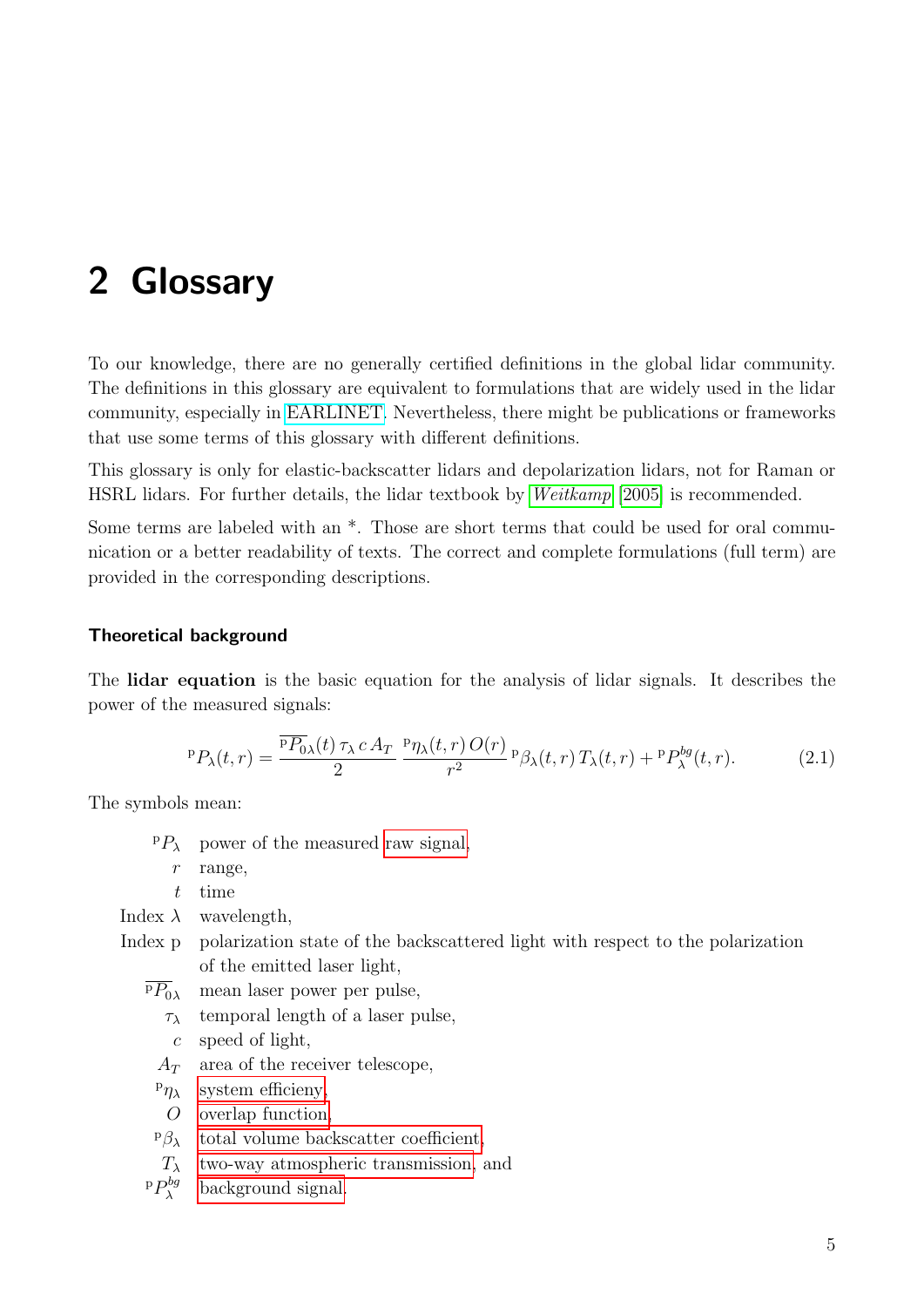#### <span id="page-5-0"></span>**Glossary**

- <span id="page-5-4"></span>• altitude of complete overlap: Beyond a certain distance  $r_{\text{ovl}}$  from the lidar receiver, the overlap between laser beam and receiver field of view is complete and the [overlap](#page-8-0) [function](#page-8-0) is defined to be  $O(r) = 1$ . Unit: [m]
- arbitrarily normalized signal that was corrected for background, range and incomplete overlap: see [normalized signal](#page-8-1)
- $\bullet$  atmospheric background signal: bga  $\lambda^{\log a}$  is the range independent component of the [raw signal,](#page-10-0) caused by atmospheric background. It is measured as average over several range bins in large altitudes where the term  $\frac{P\beta_{\lambda}(r)}{r^2}$  $\frac{f_{\lambda}(r)}{r^2}T_{\lambda}(t,r)$  is assumed to be negligible (far field) or before the laser emits light into the atmosphere (pre-trigger). Unit: Same as the corresponding raw signal
- atmospheric transmission\*:  $T_{\lambda}(t, r)$  is the attenuation of the emitted laser light and of the backscattered light on the way from the ALC emitter to the [scattering volume](#page-10-1) at distance r and back to the ALC receiver. The atmospheric transmission depends on the vertical profile of the [extinction coefficient](#page-11-2)  $\alpha_{\lambda}(t,\zeta)$ .

<span id="page-5-3"></span><span id="page-5-2"></span><span id="page-5-1"></span>
$$
T_{\lambda}(t,r) = \exp\left(-2\int_0^r \alpha_{\lambda}(t,\zeta)d\zeta\right)
$$
 (2.2)

Unit: unitless

full term: 'two-way atmospheric transmission'.

• attenuated backscatter:  $\lambda_{\lambda}^{att}(t,r)$  is the [volume backscatter coefficient](#page-11-1) that is affected by the [atmospheric transmission](#page-5-1) of the layers between lidar and altitude r. The attenuated backscatter corresponds to an [overlap corrected signal](#page-8-2) or a [range corrected](#page-10-2) [signal](#page-10-2) that was calibrated by the [lidar constant](#page-7-0)  $C_{\lambda}$  in case of  $r < r_{\text{ovl}}$  or  $r \ge r_{\text{ovl}}$ , respectively.

$$
{}^{\mathbf{p}}\beta_{\lambda}^{\mathrm{att}}(t,r) = \frac{\widetilde{P_{\lambda}^{\mathrm{occ}}}(t,r)}{C_{\lambda}} = {}^{\mathbf{p}}\beta_{\lambda}(t,r) T_{\lambda}(t,r). \tag{2.3}
$$

This quantity is reported in the CALIPSO lidar level 1B profile products *[Hostetler et al.](#page-16-1)* [\[2006\]](#page-16-1).

This quantity should be used with caution. Even if two aerosol layers would have the same backscatter coefficient, the attenuated backscatter might be completely different if they are observed, e.g., one on top of a clean and the other one on top of a polluted planetary boundary layer.

Unit:  $[m^{-1}sr^{-1}]$ 

full term: 'calibrated signal that was corrected for background, range and incomplete overlap'.

- background, range, and [overlap corrected signal](#page-8-2): see overlap corrected signal
- background and [range corrected signal](#page-10-2):  $=$  range corrected signal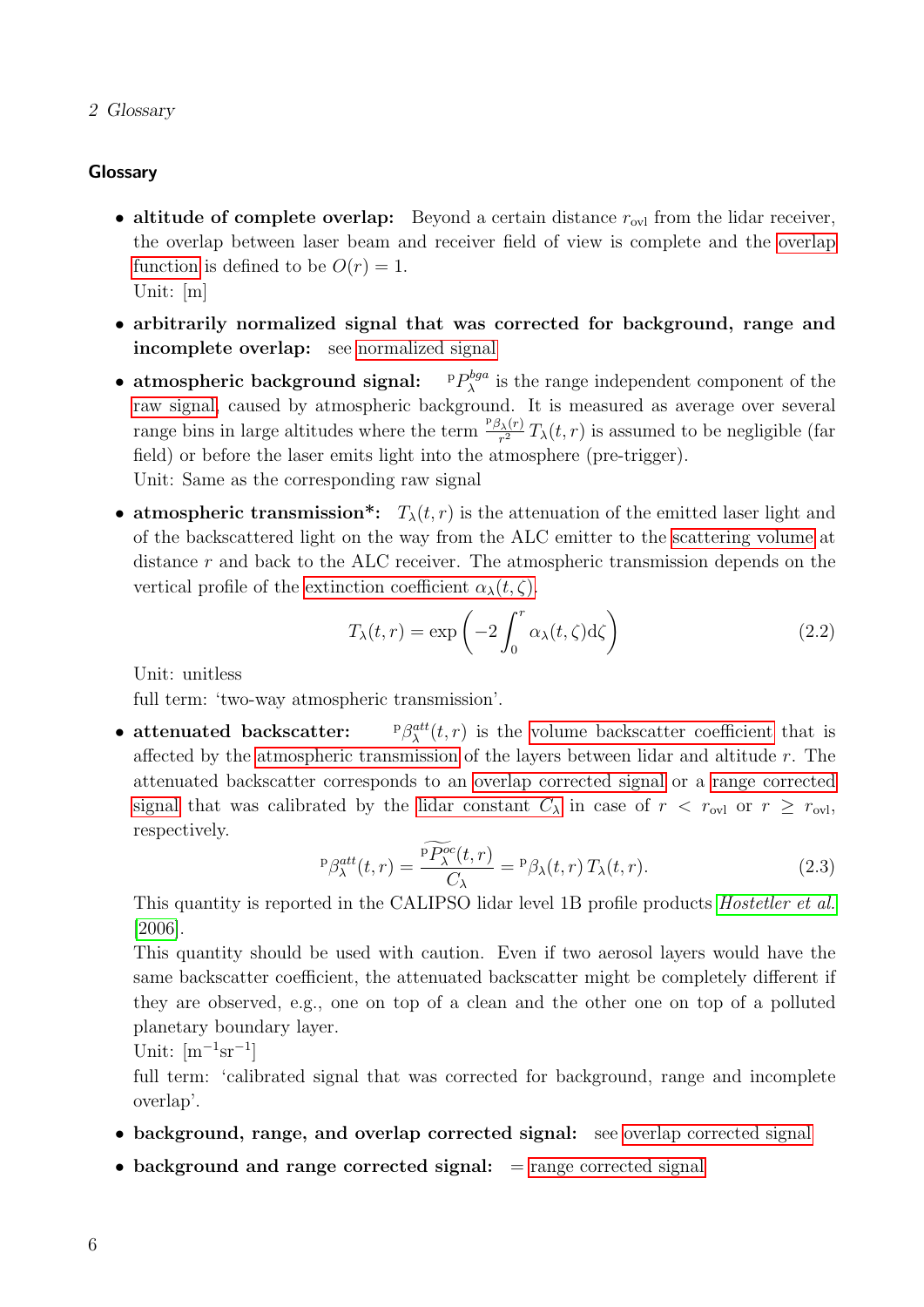• background corrected signal: The measured [raw signal,](#page-10-0) corrected for [atmospheric](#page-5-2) [background](#page-5-2) and [electronic background](#page-6-1)

<span id="page-6-3"></span>
$$
\widehat{P P_{\lambda}}(t,r) = P P_{\lambda}(t,r) - P P_{\lambda}^{bga}(t) - P P_{\lambda}^{bge}(t,r). \tag{2.4}
$$

Unit: Same as corresponding raw signal

• background signal: The sum of [atmospheric background](#page-5-2) and [electronic background](#page-6-1)

<span id="page-6-2"></span><span id="page-6-0"></span>
$$
{}^{p}P_{\lambda}^{bg}(t) = {}^{p}P_{\lambda}^{bga}(t) + {}^{p}P_{\lambda}^{bge}(t,r).
$$
\n(2.5)

Unit: Same as corresponding raw signal

- backscatter coefficient\*: par  $\lambda^{\text{par}}(t,r)$  is the backscatter coefficient of the particles in the [scattering volume.](#page-10-1) There are two different methods to calculate the paerticle backscatter coefficient from elastic signals only: The iterative method is described e.g., by [Di Girolamo et al.](#page-16-2) [\[1999\]](#page-16-2) and [Masci](#page-16-3) [\[1999\]](#page-16-3). The Klett-Fernald solution can be found in [Klett](#page-16-4) [\[1981\]](#page-16-4) and in [Fernald](#page-16-5) [\[1984\]](#page-16-5). The sources of uncertainties in the retrieval of the backscatter coefficient are the same for both methods:
	- uncertainties caused by the calibration,
	- uncertaity due to the assumption of a particle lidar ratio (profile); this error can easily exceed 20% [[Sasano et al.](#page-16-6), [1985\]](#page-16-6),
	- uncertainty in the lowest part of the profile (below  $r_{\text{ov}}$ ) due to the incomplete [overlap](#page-8-0) between laser beam and receiver field of view.

Unit:  $[m^{-1}sr^{-1}]$ 

full term: ['total](#page-10-3) particle backscatter coefficient'.

• backscatter ratio: The backscatter ratio  $R^{\lambda}_{\beta}(t,r)$  is the ratio between [volume](#page-11-1) [backscatter coefficient](#page-11-1) and [molecular backscatter coefficient](#page-7-1)

<span id="page-6-4"></span><span id="page-6-1"></span>
$$
R_{\beta}^{\lambda}(t,r) = \frac{\beta_{\lambda}^{\text{mol}}(t,r) + \beta_{\lambda}^{\text{par}}(t,r)}{\beta_{\lambda}^{\text{mol}}(t,r)}.
$$
\n(2.6)

- calibrated signal\*: see [attenuated backscatter](#page-5-3)
- deattenuation: The deattenuation  $\widetilde{p_{\gamma\lambda}}(r)$  describes the dependency of the transmissivity of the optical elements in the ALC system on the polarization status of the emitted or received light. it is an altitude and time dependent component of the [system efficiency](#page-11-0) . It is neglected in this document ( $\overline{pq}_{\lambda}(r) \equiv 1$ ), even if it can cause large and not quantifiable, highly variable systematic errors under unfavorable conditions.
- $\bullet$  electronic background signal:  $_{bge}$  $\lambda^{\textit{poge}}(r)$  is a component of the [raw signal](#page-10-0) that can be caused by various effects of the device's electronic. This signal depends on range, but typically not on time. It can be measured, e.g., with the lidar telescope closed. Unit: Same as corresponding raw signal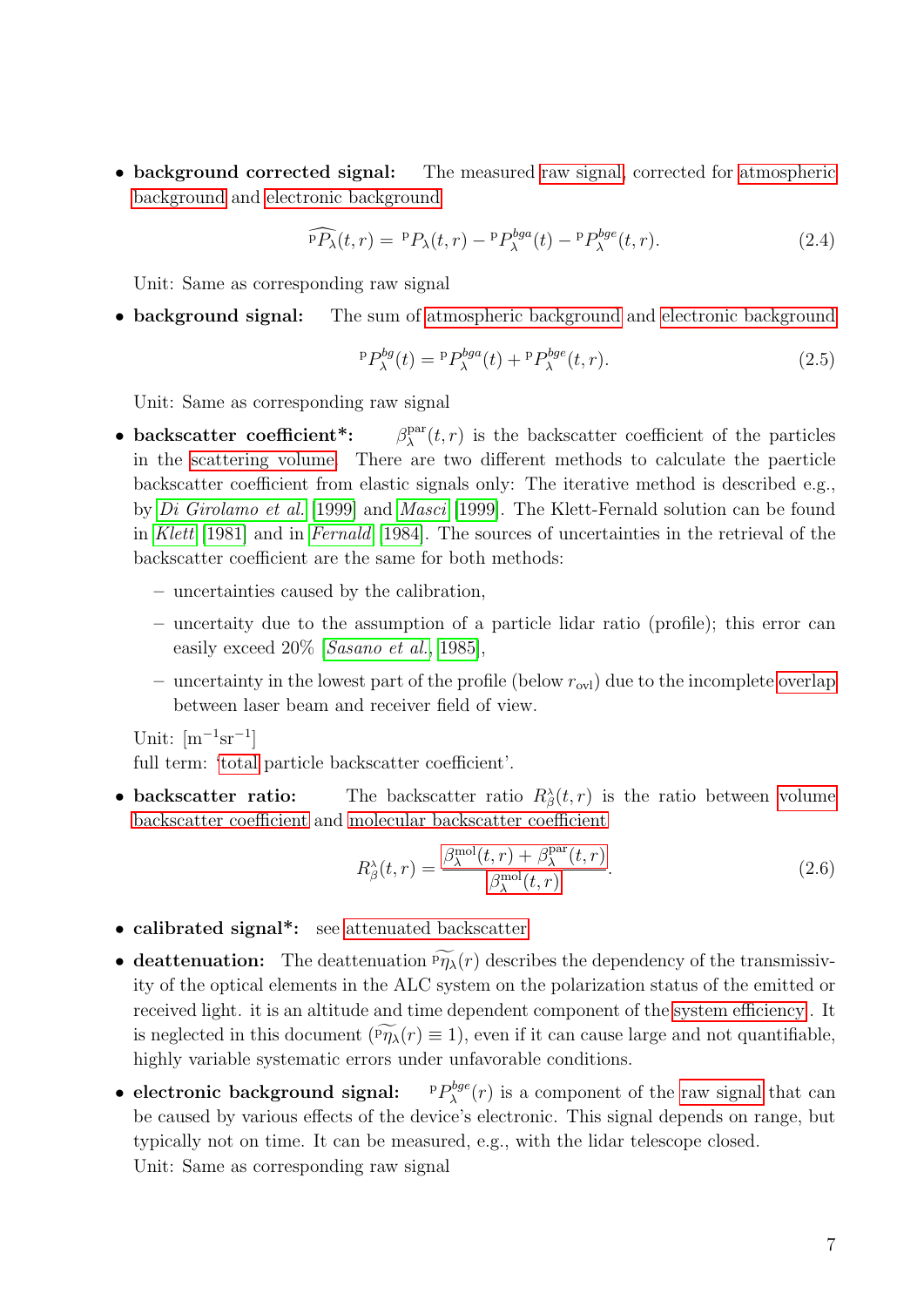• extinction coefficient\*:  $\alpha_{\lambda}^{\text{par}}$  $\lambda^{\text{par}}(t,r)$  is the extinction coefficient of the particles in the [scattering volume.](#page-10-1) It is the sum of the particle scattering coefficient and the particle absorption coefficient:  $\alpha_{\lambda}^{\text{par}}$  $_{\lambda}^{\text{par}}(t,r) = \alpha_{\lambda}^{\text{s,par}}$  $_{\lambda}^{\text{s,par}}(t,r) + \alpha_{\lambda}^{\text{a,par}}$  $_{\lambda}^{\text{a,par}}(t,r).$ Unit: m<sup>−</sup><sup>1</sup>

full term: particle extinction coefficient

• lidar constant: The range-independent parameters of the lidar equation can be combined into a lidar constant

<span id="page-7-2"></span><span id="page-7-0"></span>
$$
C_{\lambda}(t) = \frac{\tau_{\lambda} c A_T}{2} \left[ \overline{P P_0}_{\lambda}(t) \, P \eta_{\lambda}(t) \right]. \tag{2.7}
$$

Laser power and system efficiency can be time dependent. There might be shot-to-shot variations as well as long-term trends.

The lidar constant can be derived under favourable atmospheric conditions from the lidar measurement itself. Rayleigh calibration can be performed if there is an altitude region without aerosol particles or clouds and a sufficiently high signal-to-noise ratio.The CLOUDNET algorithm can be applied in the presence of midlevel stratiform clouds [[O'Connor et al.](#page-16-7), [2004\]](#page-16-7). In general, those  $C_{\lambda}(t)$  values are valid only during the individual measurement situation when the calibration has been applied. Only in case of ALC systems with laser power and system efficiency that remain stable over long time periods or if those quantities are predictable from ancillary parameters, the lidar calibration factor can be applied to all measurements, independent on atmospheric conditions. A method for such an 'absolute calibration' is described e.g. in [Wiegner and Geiß](#page-16-8) [\[2012\]](#page-16-8) for Jenoptik CHM15kx ceilometers.

<span id="page-7-4"></span> $\bullet$  lidar ratio\*: The lidar ratio  $S<sup>par</sup>$  is the ratio between [extinction coefficient](#page-7-2) and [backscat](#page-6-2)[ter coefficient.](#page-6-2) The lidar ratio is highly variable in time, location and altitude. It strongly depends on size and refractive index of the particles in the scattering volume. Unit: [sr]

<span id="page-7-1"></span>full term: 'particle lidar ratio'.

• molecular backscatter coefficient\*:  $\beta_{\lambda}^{\text{mol}}(t,r)$  is the backscatter coefficient of the molecules in the [scattering volume.](#page-10-1)

It can be calculated from the number density of the molecules, their scattering crosssection, and the phase function for the scattering angle in backward direction. Number density can be obtained from radio soundings or standard atmosphere profiles. Unit:  $[m^{-1}sr^{-1}]$ 

<span id="page-7-3"></span>full term: ['total](#page-10-3) molecular backscatter coefficient'.

• molecular depolarization ratio<sup>\*</sup>: The molecular depolarization ratio  $\delta_\lambda^{\text{mol}}$  is the ratio between [cross polarized](#page-9-0) and [parallel polarized](#page-9-1) [molecular backscatter coefficients.](#page-7-1) Unit: %

full term: 'molecular linear depolarization ratio'.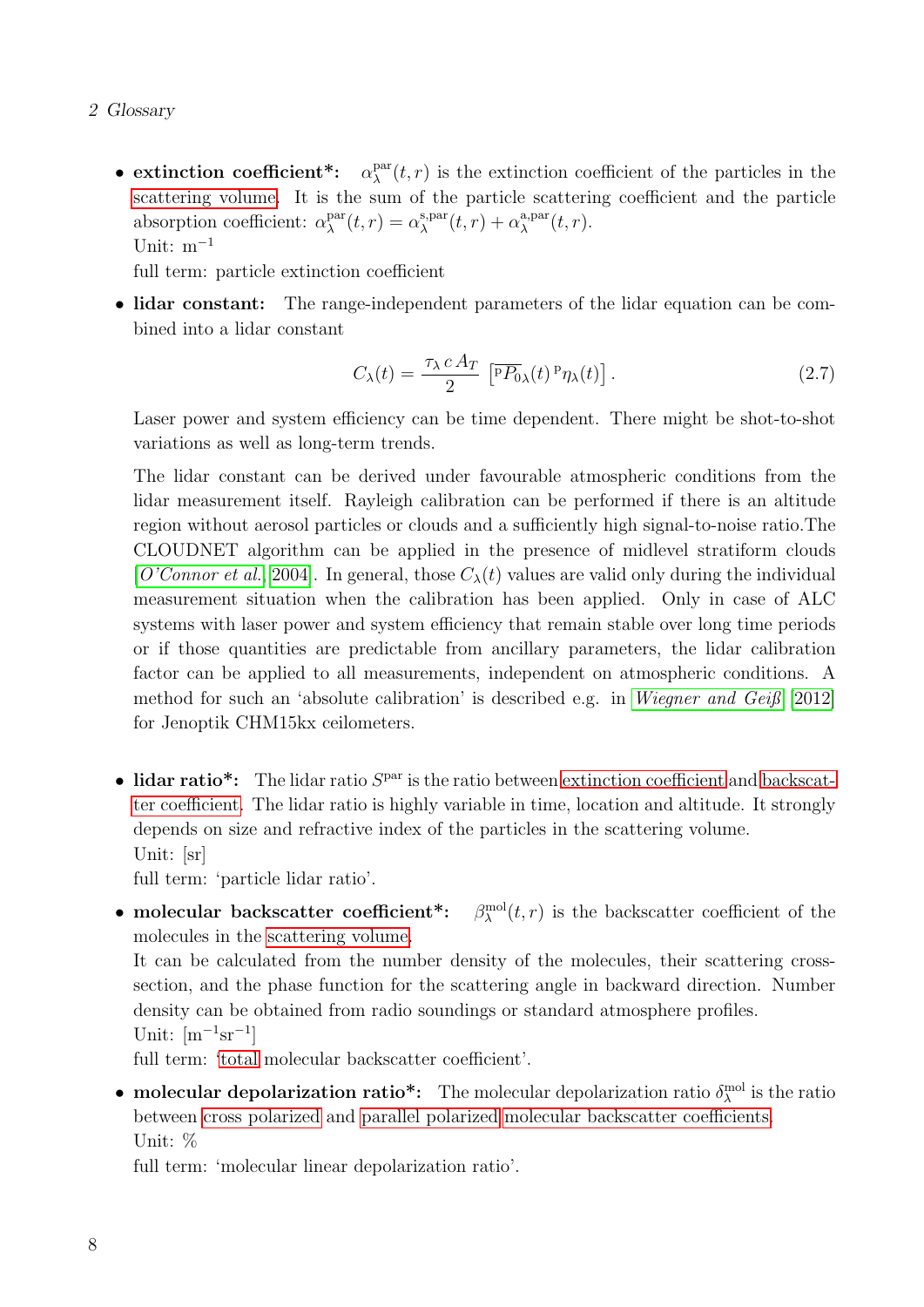- <span id="page-8-3"></span>• molecular extinction coefficient:  $_{\lambda}^{\text{mol}}(t,r)$  is the extinction coefficient of the molecules in the [scattering volume.](#page-10-1) Absorption due to molecules  $\alpha_{\lambda}^{\text{a,mol}}$  $\lambda^{\text{a,mol}}(r)$  is neglected for the usual wavelengths of aerosol lidars (355, 532, and 1064 nm), thus  $\alpha_{\lambda}^{\text{mol}}(t,r)$  =  $\alpha_{\lambda}^{\rm s, mol}$  $_{\lambda}^{\text{small}}(t,r)$ . It can be calculated from air pressure and temperature profiles taken from radiosonde launches, from atmospheric models (e.g. US standard atmosphere), or analysis data sets of numerical weather prediction models. Unit: m<sup>−</sup><sup>1</sup>
- $\bullet\,$  molecular lidar ratio: The [molecular](#page-8-3) lidar ratio  $S^{\text{mol}}$  is the ratio between molecular [extinction coefficient](#page-8-3) and [molecular backscatter coefficient.](#page-7-1) It has the constant value of 8  $\frac{8}{3}\pi$  sr. Unit: [sr]
- molecular linear depolarization ratio: [molecular depolarization ratio](#page-7-3)
- normalized signal<sup>\*</sup>: [overlap corrected signal](#page-8-2) or a [range corrected signal](#page-10-2) that is normalized for temporal variations and trends of the the [lidar constant](#page-7-0)  $C_{\lambda}(t)$  in case of  $r < r_{\text{ovl}}$  or  $r \geq r_{\text{ovl}}$ , respectively.

<span id="page-8-1"></span>
$$
\widehat{P_{\lambda}^{norm}}(t,r) = \widehat{P_{\lambda}^{loc}}(t,r) \, F_{norm}(t) \tag{2.8}
$$

The normalization factor  $F_{norm}(t)$  can be derived, e.g.,

- as ratio between temporal average and current value of the signal at a certain altitude, where the aerosol concentration is assumed to be time-independent  $(r_{norm})$ .
- from an internal calibration signal as, e.g., in case of the Jenopik CHM 15k instruments.

Unit:  $[counts m<sup>2</sup>] or [V m<sup>2</sup>]; often provided as [arbitrary units (a.u.)]$ 

full term: 'arbitrarily normalized signal that was corrected for background, range and incomplete overlap'.

• overlap corrected signal\*: The [range corrected signal,](#page-10-2) additionally corrected for the [incomplete overlap](#page-8-0) between laser beam and telescope field of view

<span id="page-8-2"></span><span id="page-8-0"></span>
$$
\widetilde{P_{\lambda}^{p\alpha}}(t,r) = \frac{\widetilde{P_{\lambda}}(t,r)}{O(r)} = C_{\lambda} P_{\lambda}(t,r) T_{\lambda}(t,r). \qquad (2.9)
$$

In case of  $r \geq r_{\text{ovl}}$ , the overlap corrected signal is the same as the [range corrected signal.](#page-10-2) Unit:  $[counts m<sup>2</sup>] or [V m<sup>2</sup>]; often provided as [arbitrary units (a.u.)]$ full term: 'background, range, and overlap corrected signal'.

• overlap function The overlap function  $O(r)$  describes the incomplete overlap between the emitted laser beam and the receiver field of view along the laser line-of-sight. The values of the overlap function usually ranges from 0 (close to the ALC system) to 1 (for  $r \geq r_{\text{ov}}$ ).

Unit: unitless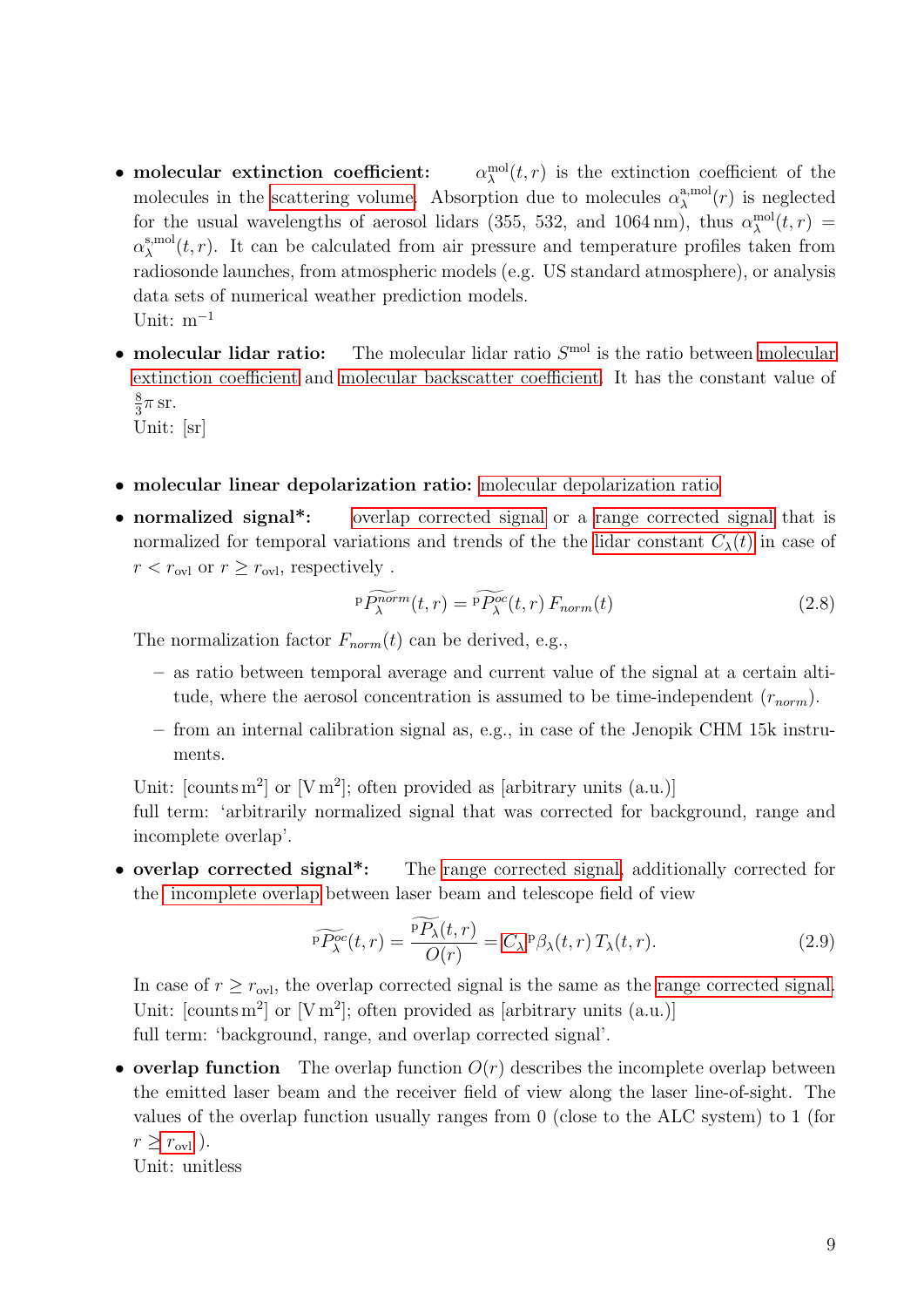- 2 Glossary
	- particle [backscatter coefficient](#page-6-2): see backscatter coefficient
	- particle depolarization ratio<sup>\*</sup>: The particle depolarization ratio  $\delta_\lambda^{\text{par}}$  $\lambda^{\text{par}}$  is the ratio between [cross polarized](#page-9-0) and [parallel polarized](#page-9-1) [particle backscatter coefficients.](#page-6-2) Unit: %

<span id="page-9-2"></span>full term: 'particle linear depolarization ratio'.

- particle [extinction coefficient](#page-7-2): extinction coefficient
- particle lidar ratio: [lidar ratio](#page-7-4)
- particle linear depolarization ratio: [particle depolarization ratio](#page-9-2)
- <span id="page-9-0"></span>• prefix 'cross polarized' : This prefix describes signals that measure only the component of the backscattered light that is cross polarized with respect to the polarization of the emitted linearly polarized laser light as well as backscatter coefficients that are derived from those signals. The upper left index of these quantities is usually  $p = \perp$ . The prefix can be attributed to:
	- $-$  ∼ [raw signal](#page-10-0)  $^{\perp}P_{\lambda}(r)$
	- $-$  ∼ [background signal](#page-6-0)  $\pm P_{\lambda}^{bg}$ λ
	- $-$  ∼ [atmospheric background signal](#page-5-2)  $\pm P_{\lambda}^{bga}$  $\lambda^{bga}(r)$
	- $-$  ∼ [electronic background signal](#page-6-1)  ${}^{\perp}P_{\lambda}^{bge}$  $\lambda^{0ge}(r)$
	- ∼ [background corrected signal](#page-6-3)  $\widehat{+P_\lambda}(r)$
	- ∼ [range corrected signal](#page-10-2)  $\widetilde{P_\lambda}(r)$
	- $-$  ∼ [overlap corrected signal](#page-8-2)  $\pm P_{\lambda}^{oc}(r)$
	- $-$  ∼ [normalized signal](#page-8-1)  $\pm P_{\lambda}^{norm}(t,r)$
	- $-$  ∼ [attenuated backscatter](#page-5-3) <sup>p</sup> $β_{λ}^{att}(t, r)$
	- $-$  ∼ backscatter coefficients of [volume](#page-11-1)  $\pm \beta_{\lambda}(t,r)$ , [molecules](#page-7-1)  $\pm \beta_{\lambda}^{mol}(t,r)$ , and [particles](#page-6-2)  $^{\perp}\beta_{\lambda}^{\text{par}}$  $_{\lambda}^{\mathrm{par}}(t,r)$
- <span id="page-9-1"></span>• prefix 'parallel polarized' : This prefix describes signals that measure only the component of the backscattered light that is parallel polarized with respect to the polarization of the emitted linearly polarized laser light as well as backscatter coefficients that are derived from those signals. The upper left index of these quantities is usually  $p = k$ . The prefix can be attributed to:
	- $-$  ∼ [raw signal](#page-10-0)  $P_\lambda(r)$
	- $-$  ∼ [background signal](#page-6-0)  $\mathbb{P}_{\lambda}^{bg}$ λ
	- $-$  ∼ [atmospheric background signal](#page-5-2)  $\mathbb{P}_{\lambda}^{bga}$  $\lambda^{bga}(r)$
	- $-$  ∼ [electronic background signal](#page-6-1)  $\mathbb{P}^{bge}_{\lambda}$  $\lambda^{bge}(r)$
	- ∼ [background corrected signal](#page-6-3)  $\widehat{P_\lambda}(r)$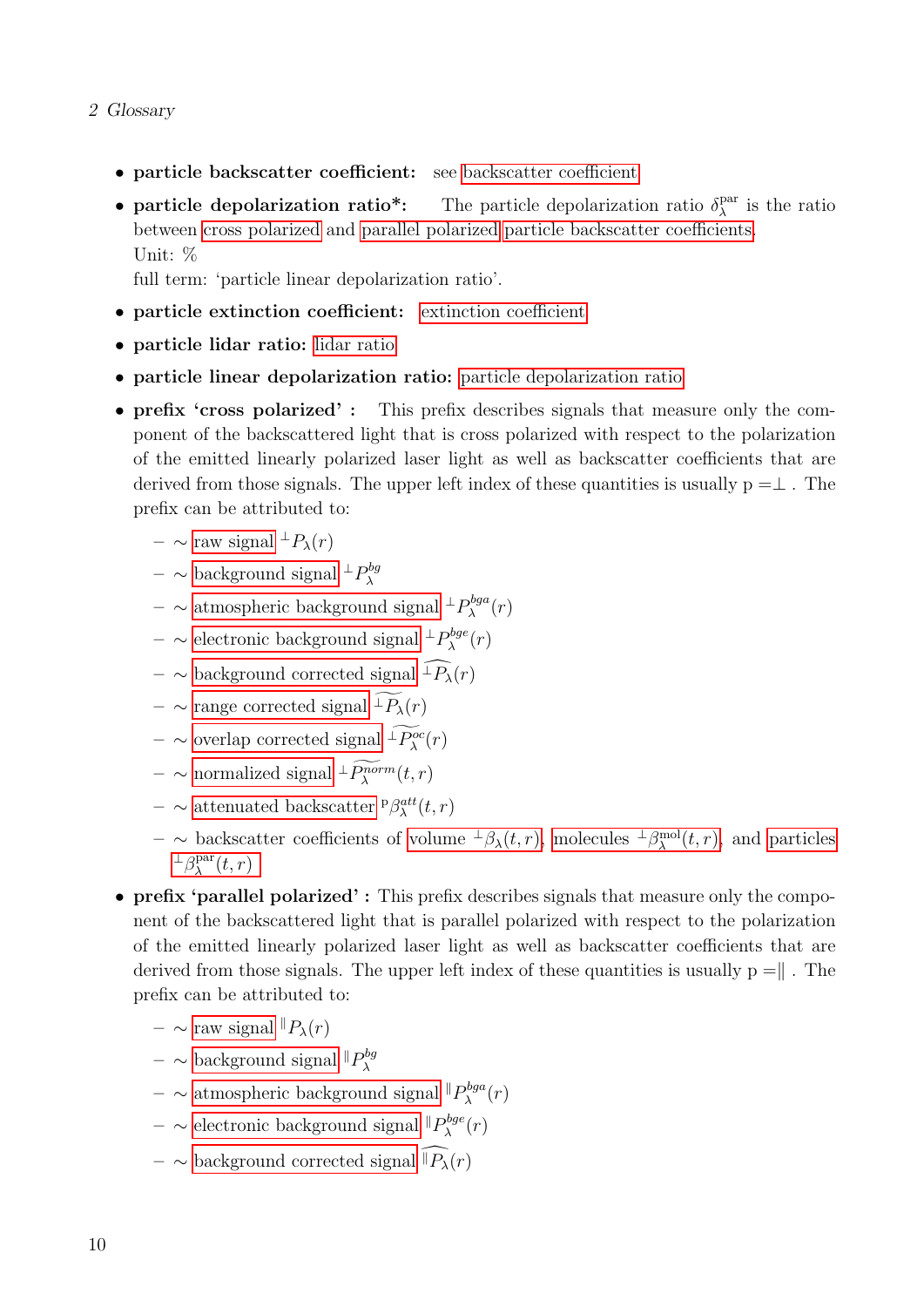- ∼ [range corrected signal](#page-10-2)  $\mathbb{F}_\lambda(r)$
- $-$  ∼ [overlap corrected signal](#page-8-2)  $P_{\lambda}^{oc}(r)$
- $-$  ∼ [normalized signal](#page-8-1)  $\mathbb{P}_{\lambda}^{norm}(t,r)$
- $-$  ∼ [attenuated backscatter](#page-5-3) <sup>p</sup> $β_{λ}^{att}(t, r)$
- <span id="page-10-3"></span> $-$  ∼ backscatter coefficients of [volume](#page-11-1)  $\|\beta_{\lambda}(t,r),\$  [molecules](#page-7-1)  $\|\beta_{\lambda}^{\text{mol}}(t,r),\$  and [particles](#page-6-2)  $\parallel \beta_{\lambda}^{\text{par}}$  $\lambda^{\text{par}}(t,r)$
- prefix 'total' : This prefix describes signals that contain both polarization components (parallel plus cross polarized) as well as backscatter coefficients that are derived from those signals. Total signals could be either directly measured without polarization separation or can be the sum of two separately obtained signals or backscatter coefficients. The upper left index p is usually left empty for these quantities. The prefix can be attributed to:
	- ∼ [raw signal](#page-10-0) Pλ(r)
	- ∼ [background signal](#page-6-0)  $P_{\lambda}^{bg}$ λ
	- $-$  ∼ [atmospheric background signal](#page-5-2)  $P_{\lambda}^{bga}$  $\lambda^{bga}(r)$
	- $-$  ∼ [electronic background signal](#page-6-1)  $P_{\lambda}^{bge}$  $\lambda^{0ge}(r)$
	- ∼ [background corrected signal](#page-6-3)  $\widehat{P_{\lambda}}(r)$
	- ∼ [range corrected signal](#page-10-2)  $\widetilde{P_{\lambda}}(r)$
	- $-$  ∼ [overlap corrected signal](#page-8-2)  $P_{\lambda}^{oc}(r)$
	- $-$  ~ [normalized signal](#page-8-1)  $P_{\lambda}^{norm}(t,r)$
	- ∼ [attenuated backscatter](#page-5-3)  $\widetilde{\beta_{\lambda}}(t,r)$
	- $-$  ∼ backscatter coefficients of [volume](#page-11-1)  $β_λ(t,r)$ , [molecules](#page-7-1)  $β_λ^{\text{mol}}(t,r)$ , and [particles](#page-6-2)  $\beta_{\lambda}^{\text{par}}$  $\lambda^{\text{par}}(t,r)$
- range corrected signal<sup>\*</sup>: The [background corrected signal,](#page-6-3) additionally corrected for the  $1/r^2$  dependency

<span id="page-10-2"></span>
$$
\widetilde{P P_{\lambda}}(t,r) = \widehat{P P_{\lambda}}(t,r) r^2.
$$
\n(2.10)

Unit:  $[counts m<sup>2</sup>] or [V m<sup>2</sup>]; often provided as [arbitrary units (a.u.)]$ full term: 'background and range corrected signal' abbreviation: RCS .

• raw signal:  $P P_{\lambda}(r)$  is the value that is measured by the [lidar](#page-4-2) detector (see lidar [equation\)](#page-4-2).

<span id="page-10-1"></span><span id="page-10-0"></span>Unit: [photon counts] or [Volts]

- RCS: abbreviation of [range corrected signal](#page-10-2)
- scattering volume: The volume, that is illuminated by the laser pulse at range  $r$ . It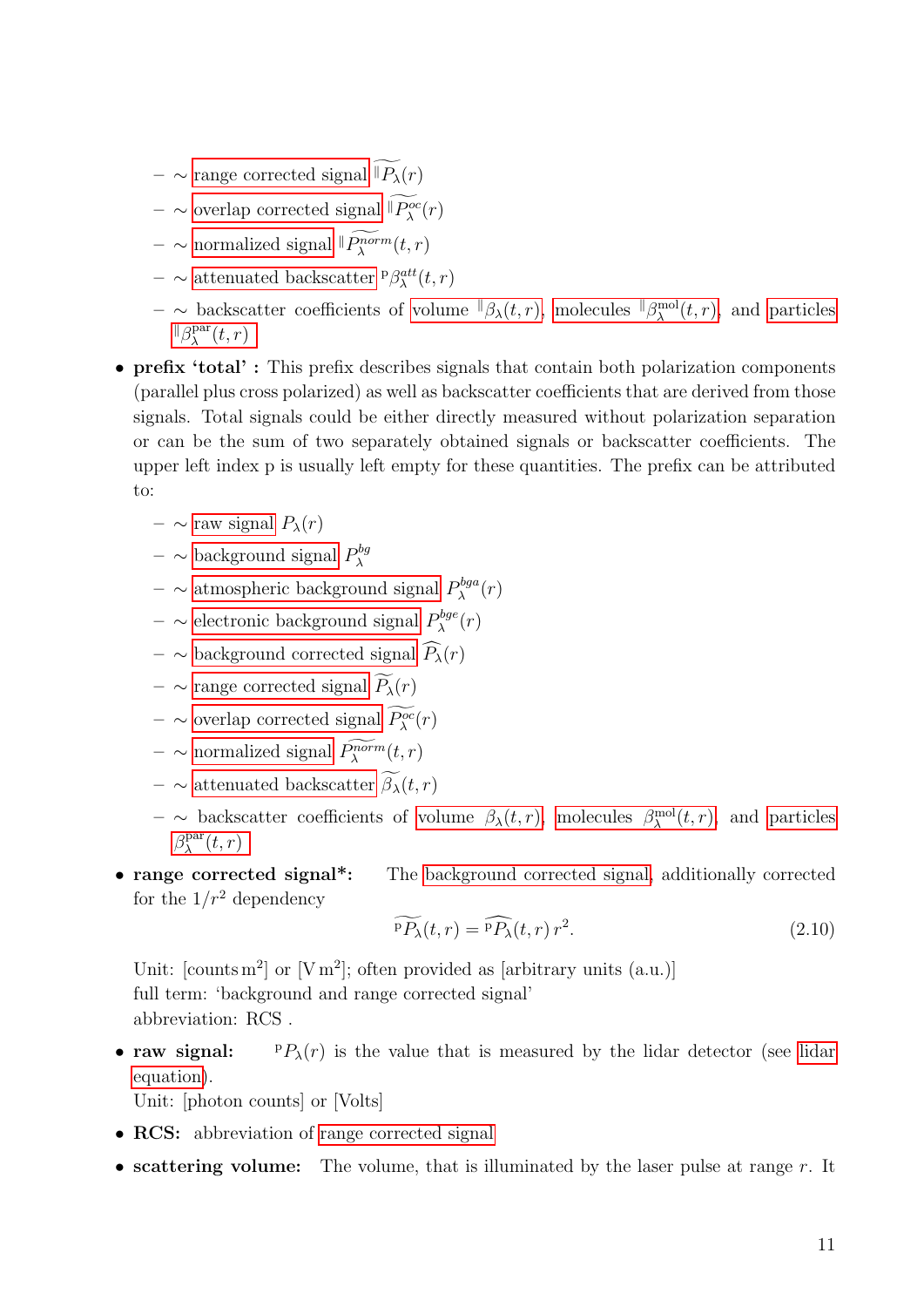has a cylindrical shape with a base area that is identical to the cross section of the laser beam at range r. The length of the scattering volume is  $\frac{1}{2}\tau_{\lambda}$  c.

• system efficiency: The overall system efficiency is the product of the optical transmissivity of the emitter and receiver units of the ALC system and the detector efficiency. It can be split into an altitude-independent part  $P\eta_\lambda(t)$  and the [deattenuation term](#page-6-4)  $\widetilde{P\eta_\lambda}(t,r)$ 

<span id="page-11-1"></span><span id="page-11-0"></span>
$$
{}^{p}\eta_{\lambda}(t,r) = {}^{p}\eta_{\lambda}(t) \widetilde{P\eta_{\lambda}}(t,r). \qquad (2.11)
$$

Unit: unitless

- total linear depolarization ratio: [volume depolarization ratio](#page-11-3)
- total molecular backscatter coefficient: see [molecular backscatter coefficient](#page-7-1)
- total particle [backscatter coefficient](#page-6-2): see backscatter coefficient
- total [volume backscatter coefficient](#page-11-1): see volume backscatter coefficient
- two-way atmospheric transmission: [atmospheric transmission](#page-5-1)
- two-way attenuated backscatter coefficient: see [attenuated backscatter](#page-5-3)
- volume backscatter coefficient\*:  $\beta_{\lambda}(t, r)$  is the sum of the backscatter coefficients of all particles and molecules in the [scattering volume.](#page-10-1)  $\beta_{\lambda}(t,r) = \beta_{\lambda}^{\text{mol}}(t,r) + \beta_{\lambda}^{\text{par}}$  $\lambda^{\text{par}}(t,r)$ Unit:  $[m^{-1}sr^{-1}]$

<span id="page-11-3"></span>full term: ['total](#page-10-3) volume backscatter coefficient'.

- volume depolarization ratio<sup>\*</sup>: The volume depolarization ratio  $\delta_{\lambda}$  is ratio between [cross polarized](#page-9-0) and [parallel polarized](#page-9-1) [volume backscatter coefficients](#page-11-1) caused by molecules and particles.
	- Unit: %

<span id="page-11-2"></span>full term: 'volume linear depolarization ratio'.

• volume extinction coefficient: The extinction coefficient  $\alpha_{\lambda}(r)$  is a combination of the scattering coefficients  $\alpha_{\lambda}^{s}$  and the absorption coefficients  $\alpha_{\lambda}^{a}$  of molecules (mol) and aerosol particles (par) in the [scattering volume:](#page-10-1)

$$
\alpha_{\lambda}(t,r) = \alpha_{\lambda}^{\text{mol}}(t,r) + \alpha_{\lambda}^{\text{par}}(t,r) = \alpha_{\lambda}^{\text{s,mol}}(t,r) + \alpha_{\lambda}^{\text{a,mol}}(t,r) + \alpha_{\lambda}^{\text{s,par}}(t,r) + \alpha_{\lambda}^{\text{a,par}}(t,r). \tag{2.12}
$$

Unit:  $m^{-1}$ 

————-

• volume linear depolarization ratio: [volume depolarization ratio](#page-11-3)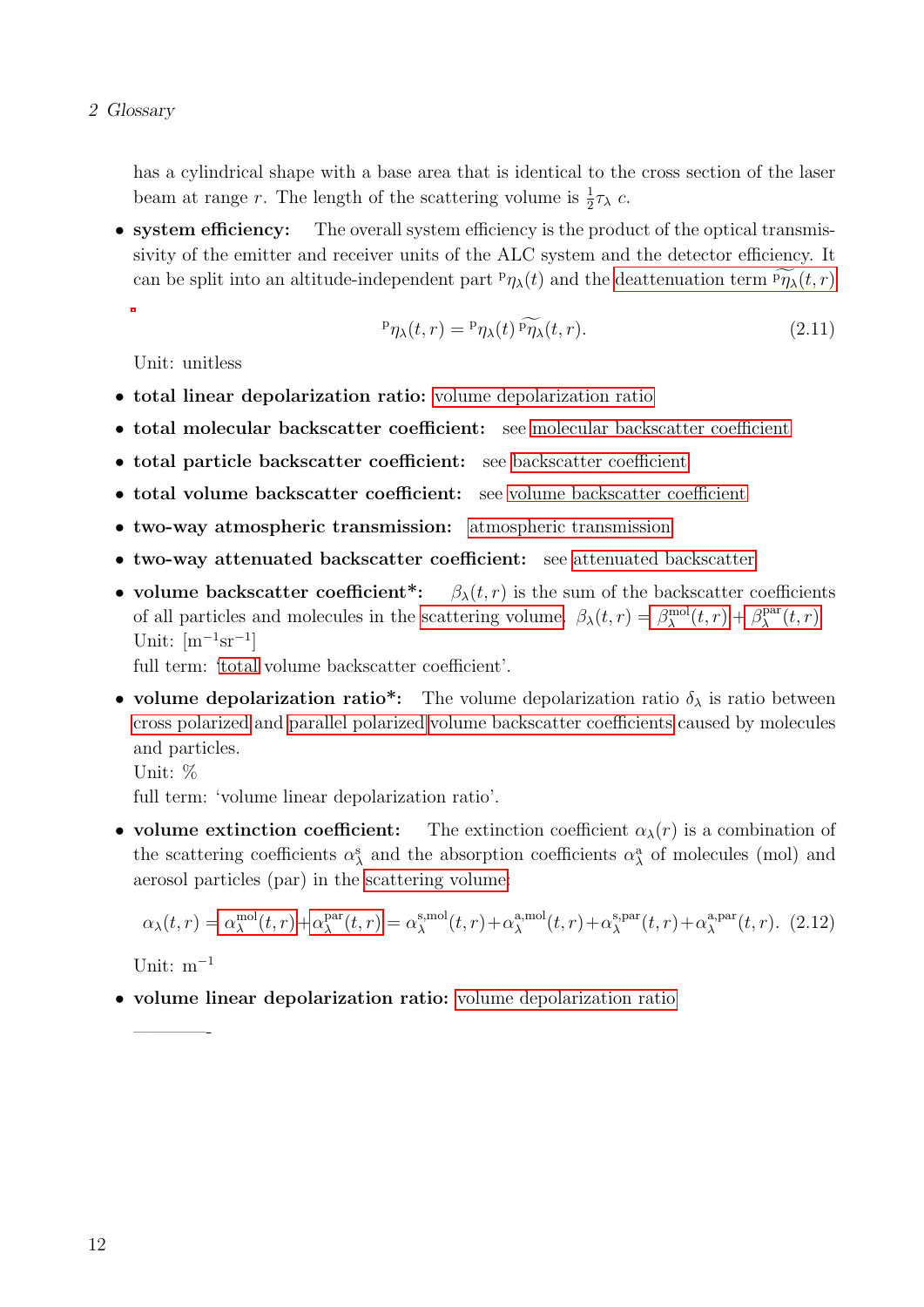## <span id="page-12-0"></span>3 Example ALC raw data formats

This chapter provides the definition of raw data formats of some widely used ALC systems and its relations to the definitions of the [glossary.](#page-4-0)

### <span id="page-12-1"></span>3.1 Jenoptik CHM15k

Raw data of Jenoptik CHM15k instruments are stored in NetCDF format. [Raw signals](#page-10-0) are detected in photon counting mode, thus their unit is [counts]. The netCDF files report all variables as temporal averages with variable resolution, e.g. 15 seconds. You can find the settings of your instrument in the variable *average\_time*.

The following list provides units and descriptions (in quotes) as provided in the manufacturers NetCDF format. For some items the description was extended with additional explanations. Further, for the main NetCDF variables this list provides links to the related items of the glossary and detailed formulas that describe these relations.

- altitude axis: is not a NetCDF variable! unit [m] formula  $\textit{altitude} = \cos(\textit{zenith}) \times \textit{range}$  $\textit{altitude} = \cos(\textit{zenith}) \times \textit{range}$  $\textit{altitude} = \cos(\textit{zenith}) \times \textit{range}$  $\textit{altitude} = \cos(\textit{zenith}) \times \textit{range}$  $\textit{altitude} = \cos(\textit{zenith}) \times \textit{range}$
- base:

<span id="page-12-2"></span>description 'daylight correction factor' = average number of photon counts measured in the last few bins of the profile, normalized with the number of laser pulses during the average time.

- unit [photons per shot]
- related to [background signal](#page-6-0)  ${}^{\text{p}}P_{\lambda}^{bg}$ λ formula  $P_{\lambda}^{bg} = base \times laser\_pulses$  $P_{\lambda}^{bg} = base \times laser\_pulses$
- beta\_raw (algorithm version  $< 0.702$ )

description 'lidar backscatter raw data, which are offset corrected and normalized by laser shot number and noise (standard deviation)'. unit [snr]

- related to [raw signal](#page-10-0)
	- formula  $P_{\lambda} = (beta_{x} x \times stddev + base) \times laser_{pulses}$  $P_{\lambda} = (beta_{x} x \times stddev + base) \times laser_{pulses}$  $P_{\lambda} = (beta_{x} x \times stddev + base) \times laser_{pulses}$  $P_{\lambda} = (beta_{x} x \times stddev + base) \times laser_{pulses}$  $P_{\lambda} = (beta_{x} x \times stddev + base) \times laser_{pulses}$  $P_{\lambda} = (beta_{x} x \times stddev + base) \times laser_{pulses}$  $P_{\lambda} = (beta_{x} x \times stddev + base) \times laser_{pulses}$
- beta\_raw (algorithm version  $\geq 0.702$ )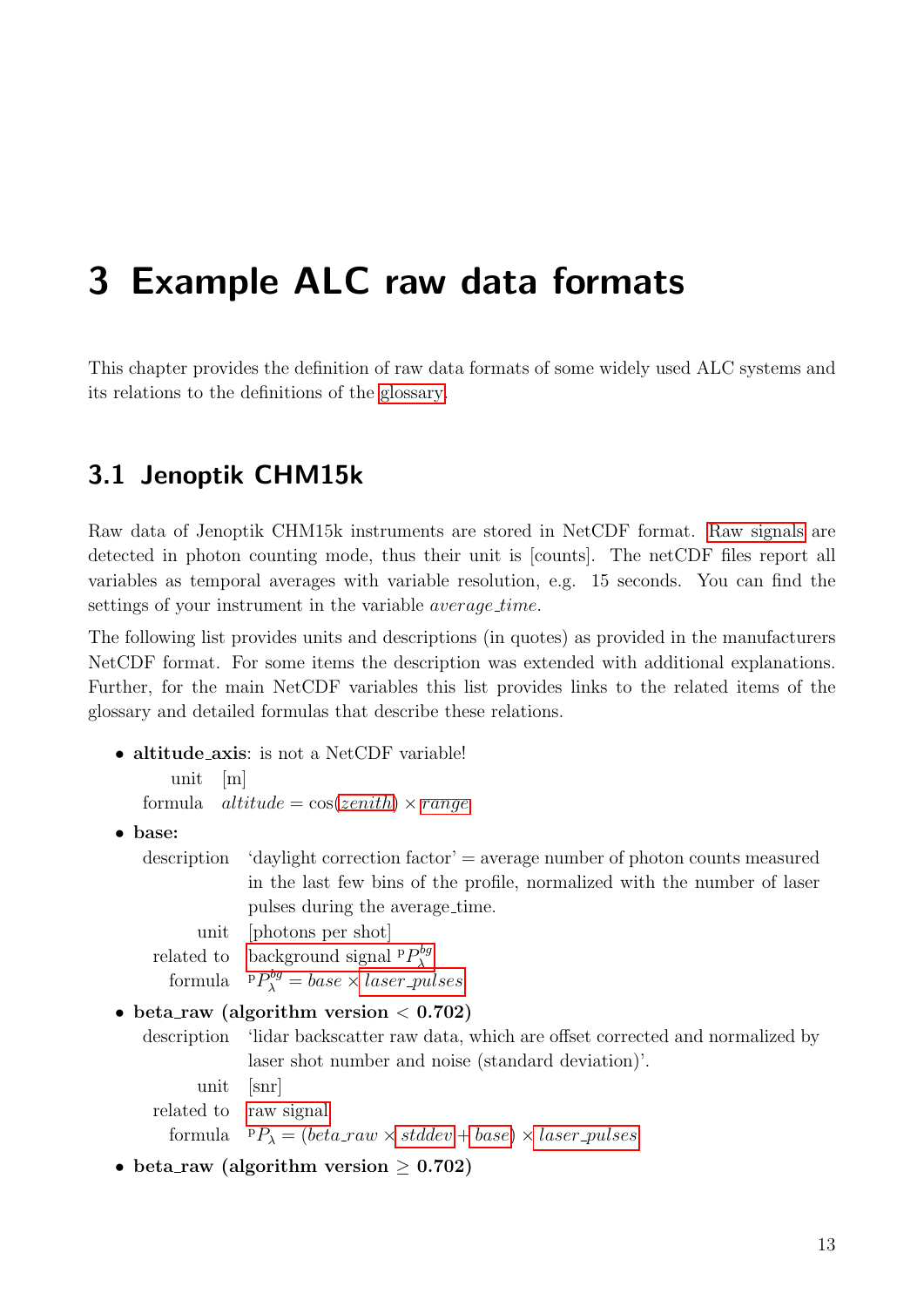#### 3 Example ALC raw data formats

<span id="page-13-6"></span><span id="page-13-5"></span><span id="page-13-4"></span><span id="page-13-3"></span><span id="page-13-2"></span><span id="page-13-1"></span><span id="page-13-0"></span>

|                       | description 'normalized range corrected signal                                                                                                 |
|-----------------------|------------------------------------------------------------------------------------------------------------------------------------------------|
|                       | $(\text{signal} \cdot \text{raw} / \text{lp} - \text{b}) / (\text{c} * \text{o}(\text{r}) * \text{p} \cdot \text{cal}) * \text{r} * \text{r})$ |
| unit<br>related to    | [none]<br>raw signal [sum of photons in the range bin]                                                                                         |
| formula               | $P_{\lambda}$ = (beta_raw/range <sup>2</sup> × overlap × p_calc × scaling + base)<br>$\times$                                                  |
|                       | $laser\_pulses \times range\_scale$                                                                                                            |
| related to            | normalized signal                                                                                                                              |
|                       | formula $P_{\lambda}^{norm} = beta_{x}aw$                                                                                                      |
|                       | • beta_raw_hr (algorithm version $\geq 0.702$ )                                                                                                |
|                       | description 'normalized range corrected signal                                                                                                 |
|                       | (signal_raw / lp - b) /(c * o(r) * p_cal) * r * r)' with high resolution                                                                       |
| unit                  | [none]                                                                                                                                         |
| related to raw signal | formula ${}^{p}P_{\lambda} = (beta\_raw\_hr/range\_hr^{2} \times overlap \times p\_calc \times scaling + base) \times$                         |
|                       | <i>laser_pulses</i>                                                                                                                            |
|                       | related to normalized signal                                                                                                                   |
|                       | formula $P_{\lambda}^{norm} = beta_{x}aw_{x}$                                                                                                  |
| • laser_pulses:       |                                                                                                                                                |
|                       | description 'the number of laser pulses averaged over the average_time'.                                                                       |
| unit                  | [unitless]                                                                                                                                     |
|                       | • overlap: is not a NetCDF variable!                                                                                                           |
| description           | overlap function that could be provided by the manufacturer for each                                                                           |
|                       | individual ceilometer system                                                                                                                   |
|                       | related to overlap function                                                                                                                    |
|                       | • p_calc (algorithm version $\geq 0.702$ )<br>description 'calibration pulse in photons per shot'                                              |
|                       | unit [photons per shot]                                                                                                                        |
| scale_factor          | $1E-5$                                                                                                                                         |
| $\bullet$ range       |                                                                                                                                                |
| description           | distance from lidar'                                                                                                                           |
| unit                  | m                                                                                                                                              |
| $\bullet$ range_hr    |                                                                                                                                                |
| description           | 'high resolution distance from lidar'                                                                                                          |
| unit                  | m                                                                                                                                              |
|                       | • range_scale : is not a NetCDF variable!                                                                                                      |
| description           | if $i$ is the number of an altitude bin, range scale is the ratio between<br>range resolution and high-resolution range resolution             |
| formula               | $(range[i] - range[i-1]) / (range_hr[i] - range_hr[i-1])$                                                                                      |
|                       | • scaling (algorithm version $\geq 0.702$ )                                                                                                    |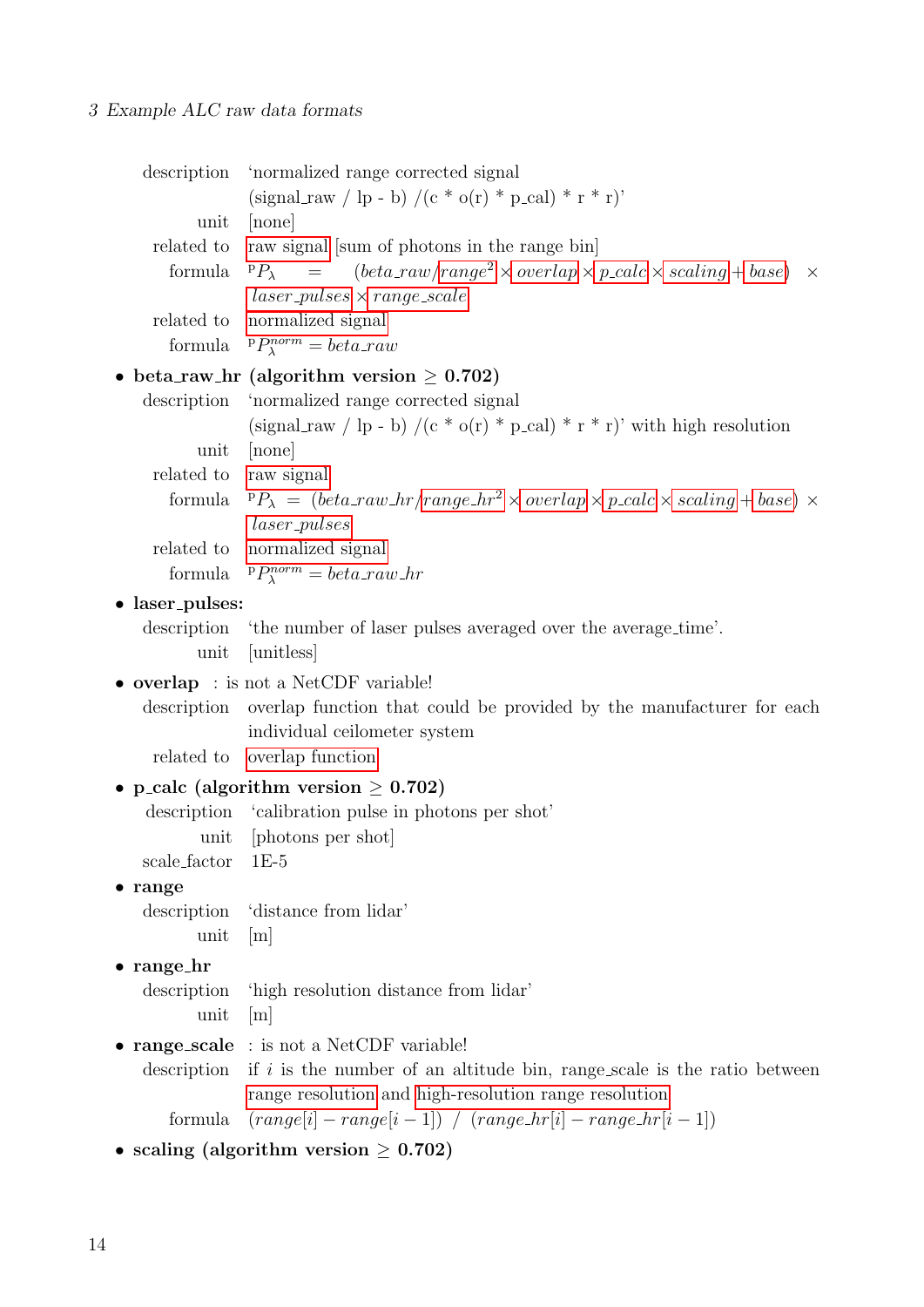```
description 'scaling factor (c)'
          unit [unitless]
• stddev:
```

```
\alpha description 'standard deviation raw signal' = standard deviation (along the altitude
             axis), calculated in the same altitude range as base, normalized with the
             number of laser pulses during the average time.
       unit [photons per shot]
```
• zenith:

<span id="page-14-1"></span>description 'laser direction of site'  $=$  zenith angle  $=$  deviation from vertical unit [degree]

### <span id="page-14-0"></span>3.2 Vaisala CL51

Raw data of the Vaisala CL51 instrument are ASCII files with a 20-bit HEX code. The following quantities are reported in the manual [[Vaisala Oyj](#page-16-9), [2010\]](#page-16-9):

• altitude\_axis: not in the file!

```
description altitude of any bin n, starting with n = 1.
      unit [m]
```

```
formula angleresolution \times n
```
• profile\_resolution

description vertical resolution of the profile unit [m]

• profile\_length

description number of vertical bins in the profile unit [unitless]

• scale

<span id="page-14-5"></span><span id="page-14-3"></span>description scaling factor of two-way attenuated [backscatter](#page-15-0) unit [%]

- tilt angle
	- description 'the built-in sensor detects the tilt angle, that is, the deviation from  $vertical' = zenith angle$ 
		- unit [degrees from vertical]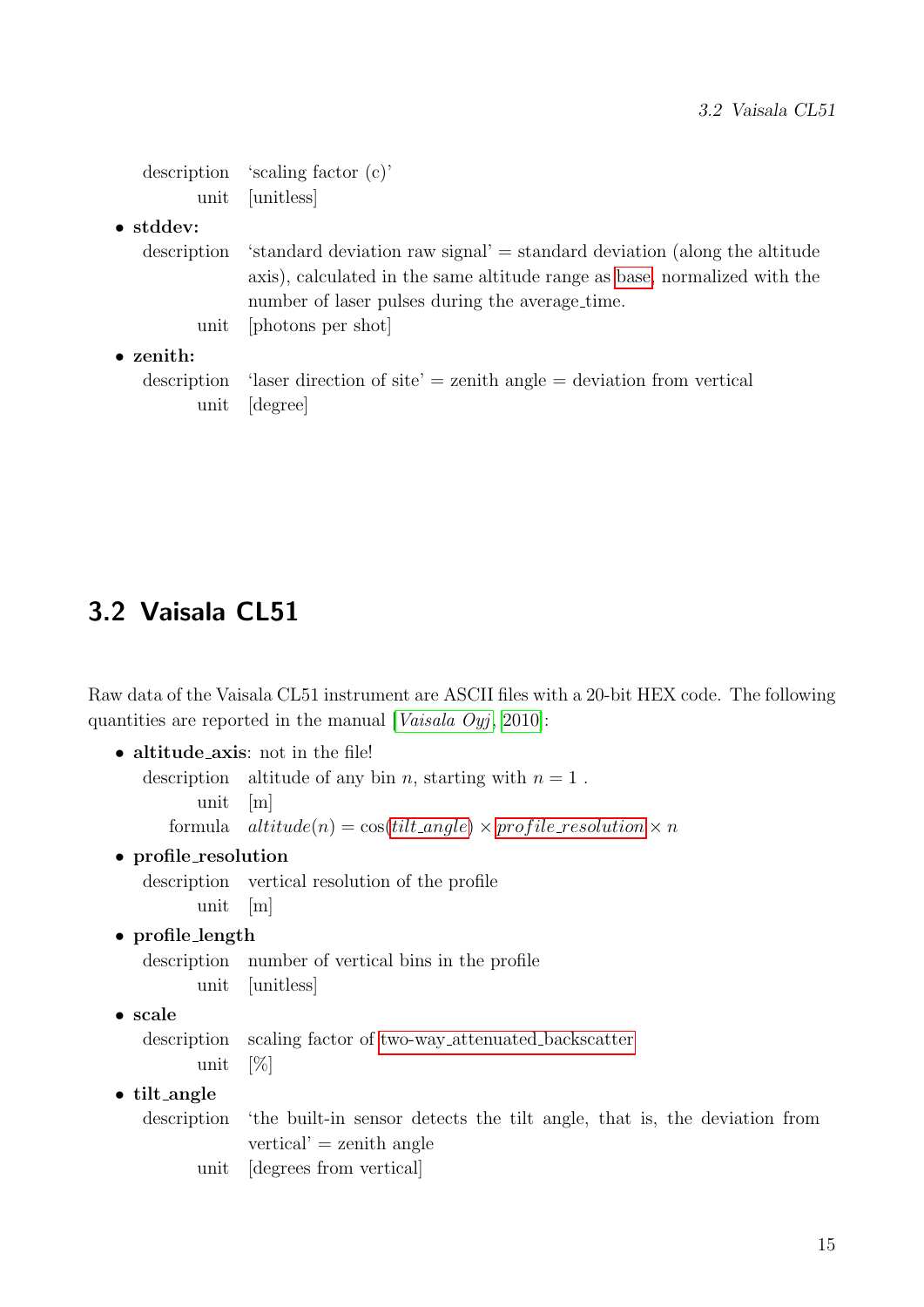#### 3 Example ALC raw data formats

#### • two-way attenuated backscatter

description 'two-way attenuated backscatter profile with sensitivity normalized units unless otherwise scaled with the SCALE parameter'. Raw signals are not available and cannot be deduced from the raw data file. The lidar constant and the applied calibration method are not provided.

<span id="page-15-0"></span>unit  $[(100000 \text{ sr km})^{-1}]$ 

related to [attenuated backscatter](#page-5-3)

formula  $P_{\lambda}^{att}(t,r) = scale \times two-way\_attenuated\_background(t,r)$  $P_{\lambda}^{att}(t,r) = scale \times two-way\_attenuated\_background(t,r)$  $P_{\lambda}^{att}(t,r) = scale \times two-way\_attenuated\_background(t,r)$